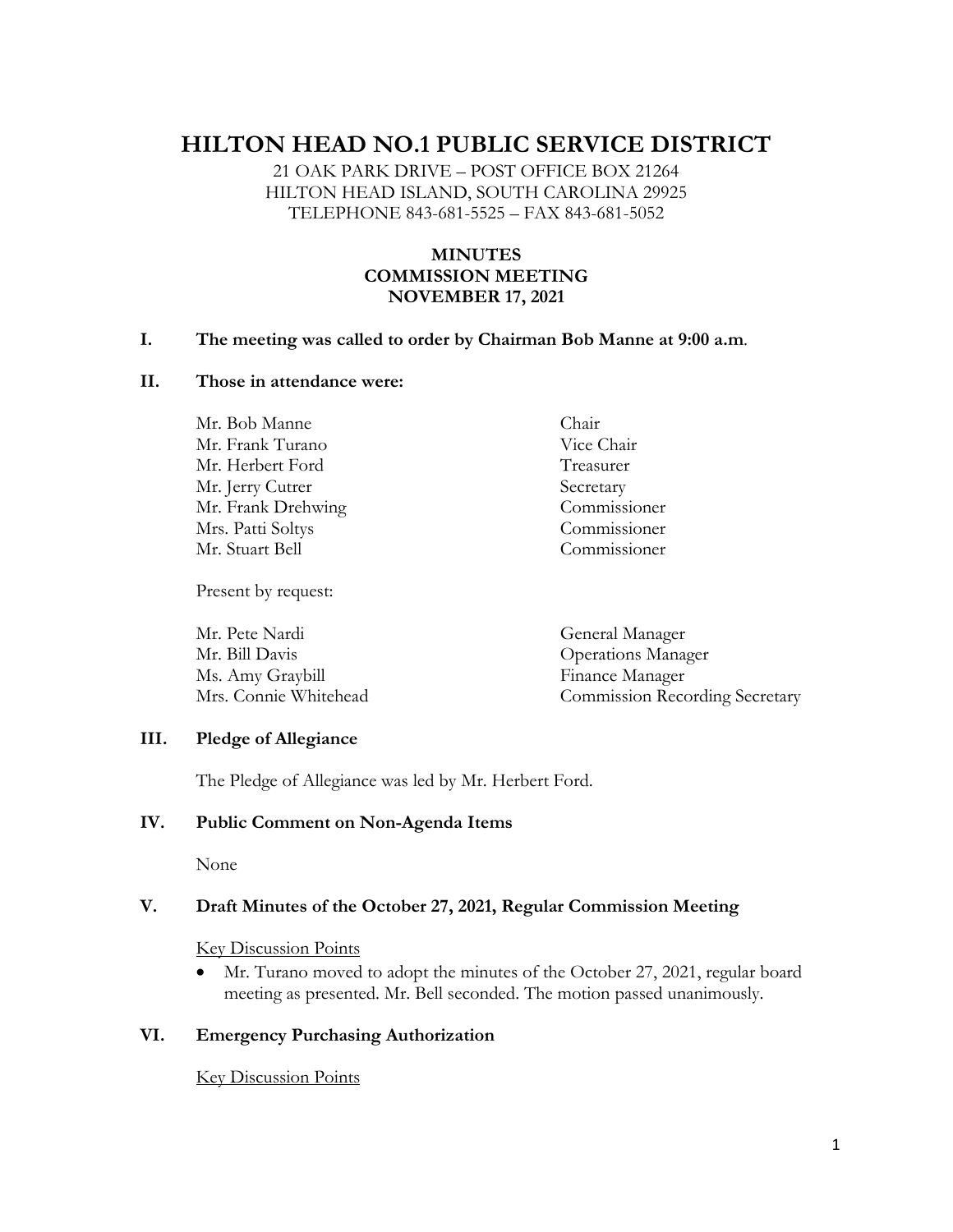- Mr. Nardi presented a request for retroactive approval of a non-budgeted item in an amount not to exceed \$125,000.
- In October 2021, staff discovered a crushed sanitary sewer main on Ft. Howell Drive in Palmetto Hall. An immediate repair was required to prevent a sanitary sewer overflow.
- Staff is seeking full reimbursement from the contractor responsible for the damage.

### Action

• Mr. Drehwing moved to retroactively approve the non-budgeted repair cost not to exceed \$125,000. Mr. Bell seconded. The motion passed unanimously.

# **VII. FY'22 First Quarter Financial Report**

### Key Discussion Points

- Ms. Graybill presented the FY'22 First Quarter Financial Report. A copy of which is included in the agenda packet.
- There are some minor changes to the previous format. Some line items under Operation Expenses have been consolidated, and Vehicle Expenses are now under Operations.

# **VIII. General Manager's Monthly Report**

# **A. General Manager's Report**

#### Key Discussion Points

• Mr. Nardi presented the November General Manager's Report. A copy of which is included in the agenda packet.

# **B. Measurable Goals**

#### Key Discussion Points

• At the October board meeting, Mr. Bell and Mr. Cutrer were assigned the task of preparing a draft outline of categories for measurable goals. The draft outline was presented to the board and is included in the November agenda packet.

#### Action

• Mr. Cutrer moved to accept the report of the adhoc committee and direct the general manager to report to the board with measurable goals in December. Mr. Bell seconded. The motion passed unanimously.

# **C. Proposed 2022 PSD Calendar**

#### Key Discussion Points

- Staff presented the proposed 2022 PSD calendar. Commissioners will review their personal calendars in preparation for a vote in December.
- Ms. Soltys informed the group that she will be out of town Jan. 26.